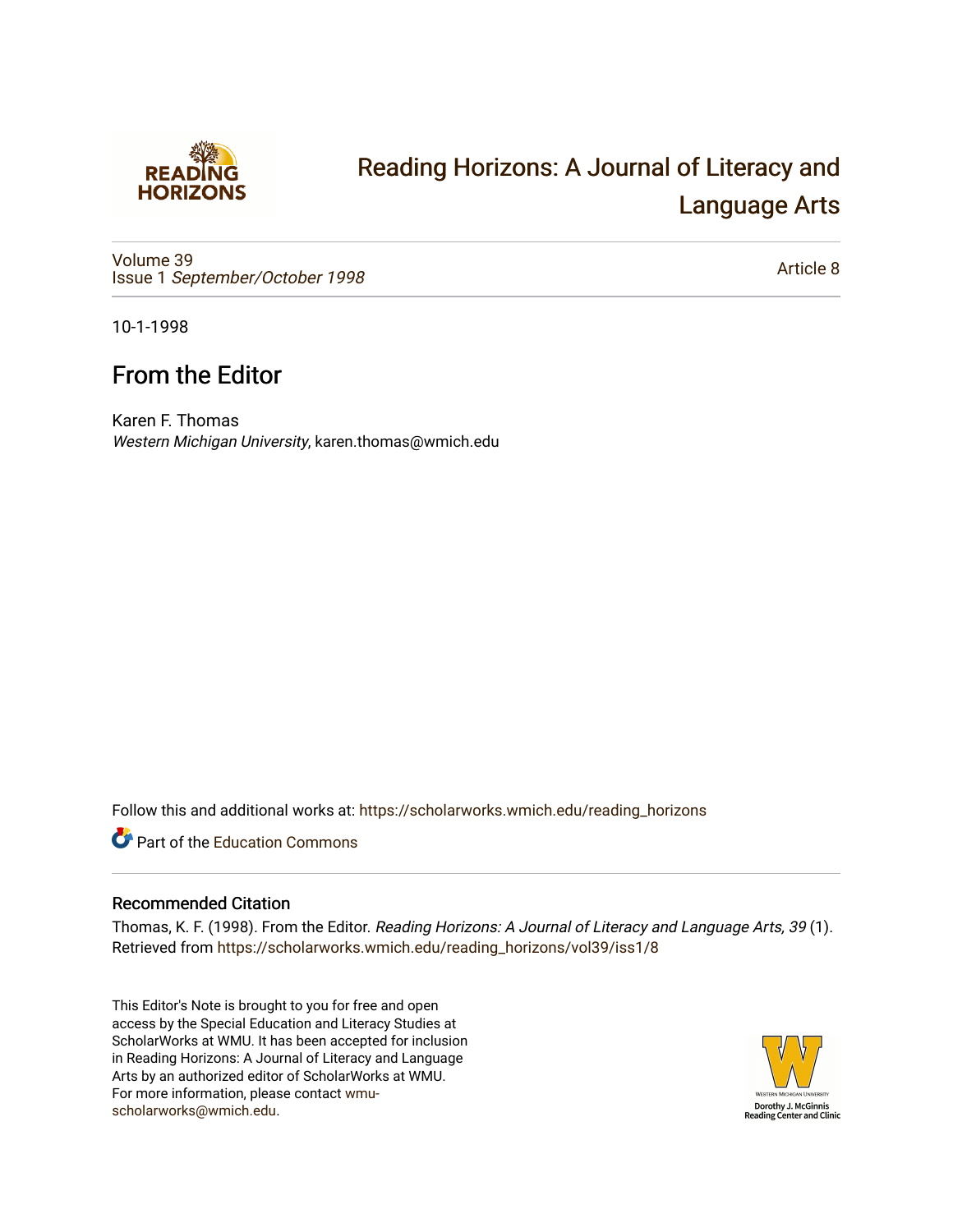

## *The national reading summit: A commentary*

On September 18 and 19, the U.S. Department of Education hosted a national Reading Summit in Washington D.C. The charge for the summit participants, as stated by Secretary of Education Rich ard Riley, was "to lead a new crusade to dramatically improve child literacy in America." Riley called for a collaboration of policy mak ers and educators. Each governor received an invitation to put to gether a team of seven people representing the states' and territories' stakeholders in young children's early reading; I served as one of the seven from the Michigan delegation. The National Academy of Sci ence's report **Preventing Reading Difficulties in Young Children** served as the organizing focal point of the summit.

Secretary Riley set the tone for the conference in his opening remarks highlighting five challenges deserving reading educators and researchers attention. He challenged:

- 1. Parents and/or other family caretakers to read to and with their children at least 30 minutes a day;
- 2. Reading researchers to "once and for all end the reading wars;"
- 3. Each state to collaborate and link all the schools and agencies providing early childhood services;
- 4. Those who work with learning disabled, African American, and limited English proficient children to help them read well; and
- 5. Teacher educators to do a better job of preparing teachers of reading.

Then Catherine Snow, Chair of Report Committee, presented segments of The Academy's reading study emphasizing that the reading community of researchers and educators do have a scientific basis through replicable research to know how to prevent reading dif ficulties in young children. Following Snow's comments, the summit then had a series of workshops devoted, in one way or another, to im proving young children's reading. The summit culminated in each state and territory coming to a closure around a plan to implement findings in The Academy's report.

Had the summit equitable represented teachers who task it is to teach young children and those who prepare teachers as well as re sponsible policy makers whose knowledge comes from being in schools where reading instruction occurs, the summit might have been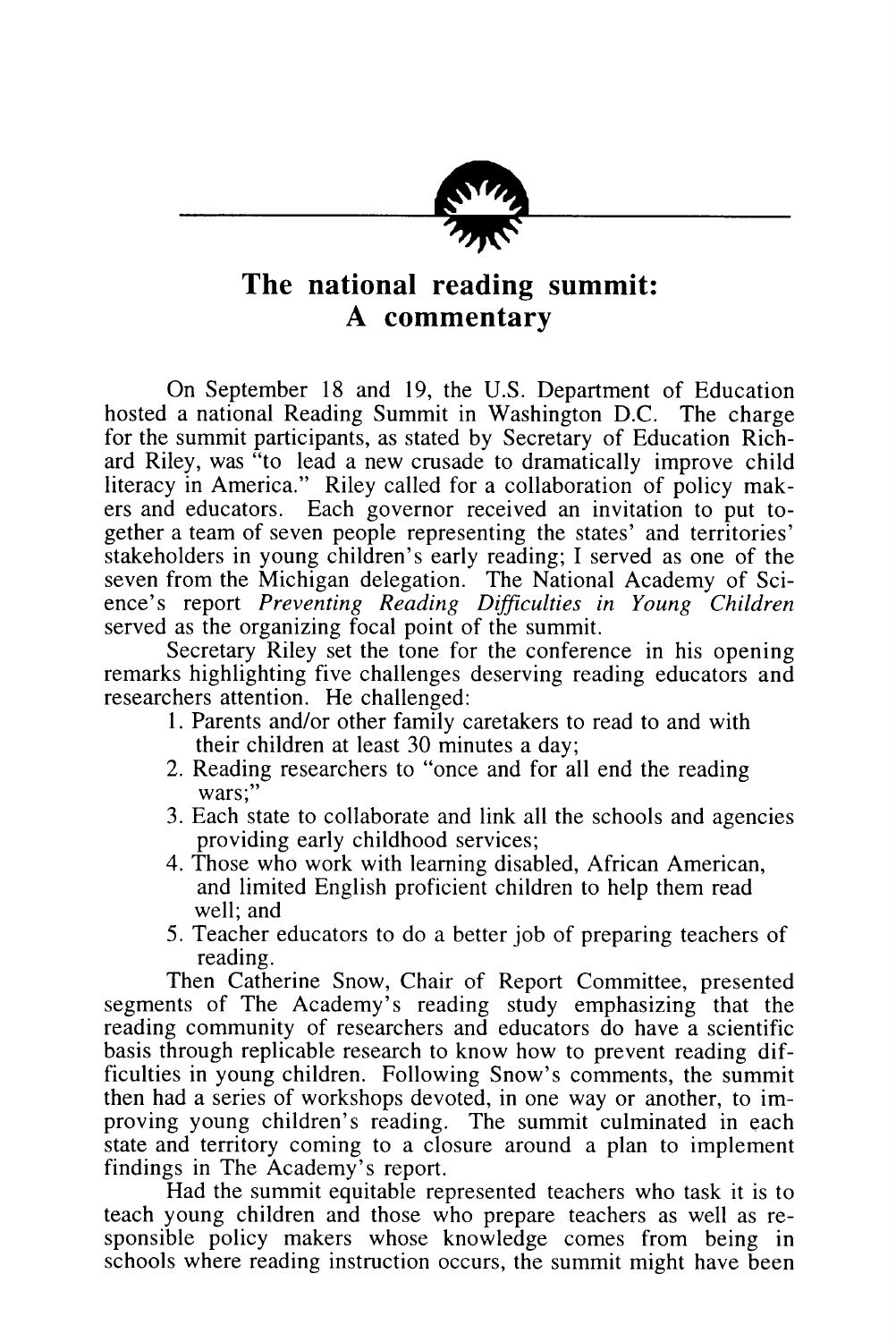something more than a political maneuver. While the following comments are specific to the conference and its tone, they are not necessarily divorced from the report; the summit and the report on which it was based were so inextricably bound.

One had only to read **Preventing Reading Difficulties in Young Children** to stay abreast of the conference proceedings, I found the workshops lacking and self-serving. Some workshop presenters advo cated specific school reforms in an attempt to reform literacy educa tion — reform programs which cost big money to purchase and maintain. I found this offensive. In the middle of one workshop in which the presenter was pushing a rather costly school reform, a fellow participant slipped that day's Carl Rowan editorial under my wandering eyes. Rowan's article, titled "It's the Teachers, Stupid" reminded me that literacy reform is in the hands of teachers. It's always the teachers. They know what works and with whom. They were conspicuously absent from this conference.

Depending on the individual participant's background, the summit may have been helpful and encouraging, or even informational for preventing reading difficulties for our young children. Ef fective classroom teachers and teacher educators would have learned nothing new from this summit. They were conspicuously absent from this summit. For my part, I consider the following summit aspects as new:

- 1. The national endeavor to link up all state departments of education with each other and the federal government; and
- 2. The federal challenge asking for a commitment from each state and territory to submit a plan to assure successful read ing in young children by the end of grade three.

The collaboration appeared to be the only new aspect.

My response to the **new** aspects of this reading summit is best characterized as mixed. I am heartened at the attention being focused on early reading by the federal and state government. With such at tention focused on early reading instruction, legislative bodies may see the necessity for stricter requirements for pre-school education agencies and an appropriate place for resource allocation. I am also encouraged that the focus on those populations who traditionally have reading difficulties (i.e., from poor urban areas and limited English proficiency backgrounds) should receive "the amount of instruc tional support needed as gauged by the entry abilities of the school's population" (Snow, Burns, & Griffin, 1998, p. 328). The study points out that this type of resource planning would fly in the face of the current and ill-conceived "practice of giving schools bonuses for high test scores" (p. 328). The summit did not emphasize the above point, but the study addressed this issue.

A troubling point emphasized at the summit revolved around the issue that scientific evidence does exist to prevent reading difficul ties. This bothers me; I am not eager to see what **does exist** construed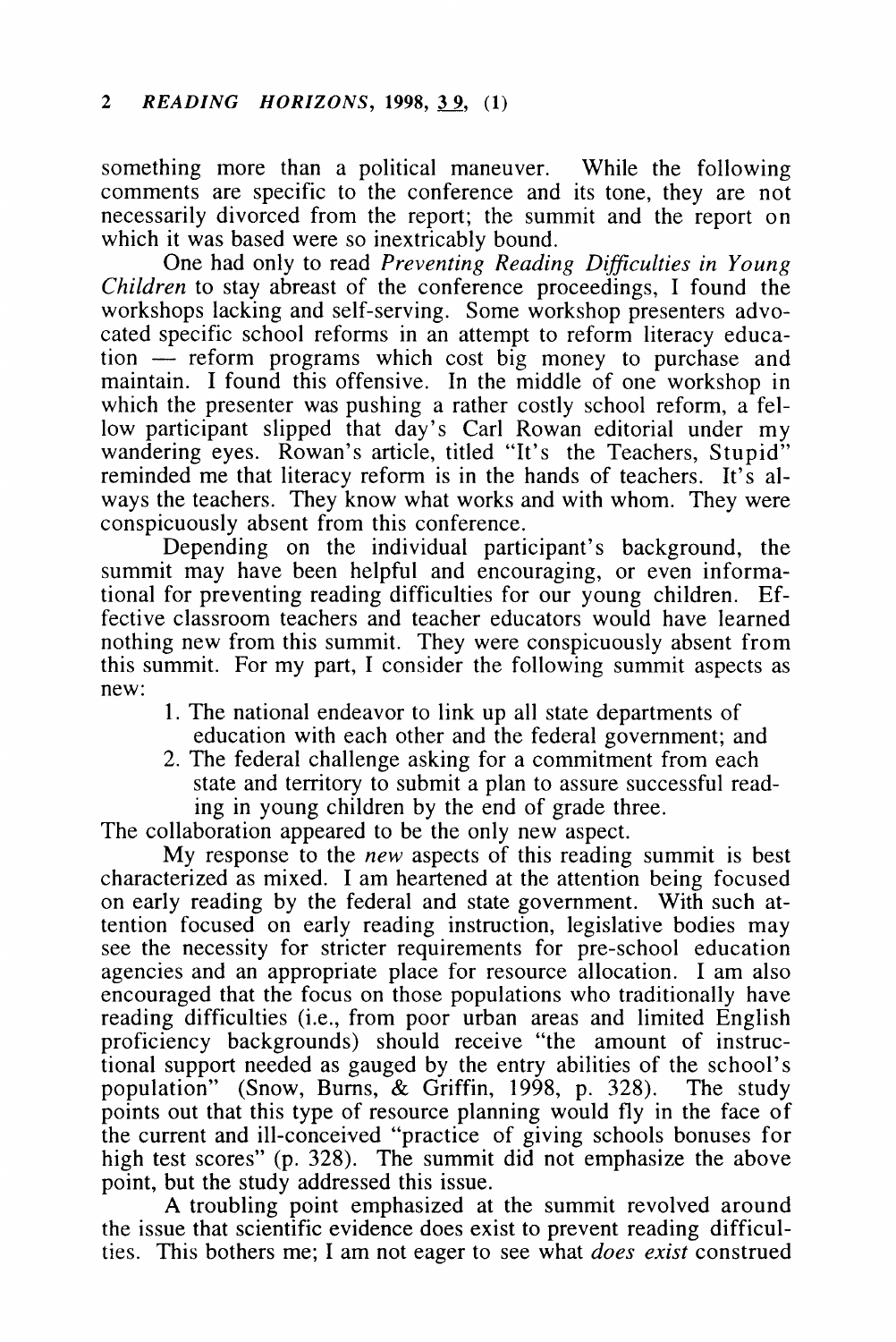as a "quick fix" to early reading difficulties. One could have left the summit with the notion that all that early education personnel have to do is implement all the pedagogical suggestions listed in The National Academy Press to prevent reading difficulties. Another quick fix I fear is the basal publishers' response to this report as a mandate to assemble systematic, consistent, formal, and well-articulated phonics and word patterned basals. **(Here we go again!)**

What was **not new** at this reading summit can best be outlined as:

- 1. A reinforcement of the artificial establishment of two reading camps — "phonics" and "whole language;"
- 2. The attempt to end the "reading wars;"
- 3. An attempt to blame one or another institution/agency for reasons why our children have reading difficulties;
- 4. The mistake that poor teaching and impoverished teacher education, not power and politics, are at the base of reading difficulties in our nation's children;
- 5. An oversimplification, if not miss-statement that our fourth graders are scoring poorly in reading; and
- 6. An obvious lack of teachers' voices.

What was *not new* at the summit revisits some of the old problems plaguing the reading world. First, the "phonics" versus "whole language" terminology bandied about at the summit keeps an artificial war waging. I must add, as an aside, that no reading educator nor researcher in attendance spoke of "phonics" versus "whole lan guage." However, the fact that so many outside the reading research world used that phrase means it is a popular perception keeping alive a war — a war with, unfortunately, real armies. My real concern in this call to end the reading wars appears to be a call to end the debates and close down the voices of alternative research. The second, and unfortunate, point addresses the profession of choice to blame for many of the reading difficulties. Teacher educators were clearly the profession receiving blame. While the reading study's **suggestions** regarding teacher preparation should serve as a mandate to state leg islative bodies to support institutions of higher learning, at the summit those suggestions became **criticisms** of teacher educators. Third, there can be no mistaking what this summit clearly communicated, i.e., that teaching methodologies, not power and politics, are the causes for our reading difficulties. Power and politics must be factored in the blame through the following forces: moneys not appropriated for literacy support; basals purchased and mandated by states and school districts; and state mandated curricula devoid of teachers' voices. These fac tors leave out classroom teachers as decision makers in reading in struction as well as teacher educators. Last, the presence of classroom teachers (elementary and high education) was sorely lacking; they were conspicuously absent. They were outnumbered greatly and gravely by state departments of education personnel and politicians of